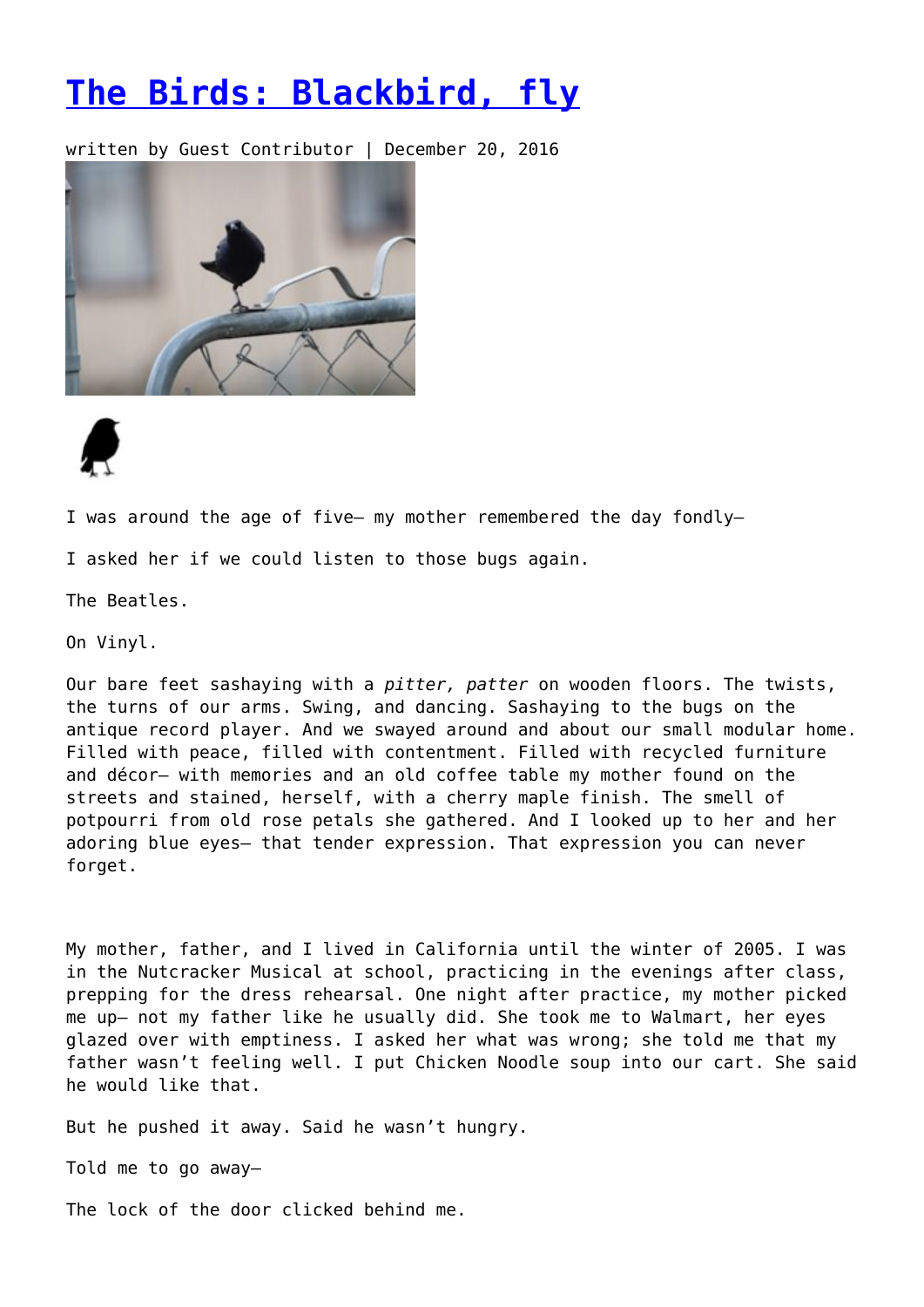*Click,* and *click.*

The next morning, his melancholy voice told me "five minutes to six." He always woke me up for school; I don't recall ever needing an alarm clock. If not him, on very rare occasions my mother would slow cook bacon so that the enticing aroma would wander in through the crack of my bedroom door. There was no bacon today. Just words resembling an alarm. I shuffled in bed and looked to hallway from my bedroom. He was gone.

The front door closed.

The screen door following behind—

*Click,* and *click.*

I'm reminded of those last words. I'm reminded of his lilac tinted comatose body that lay on the hospital bed later that evening. The cold hospital sheets that lay on his body. The emptiness in my heart leaving the hospital with my mother followed by a *pitter, patter,* sound of raindrops on the pavement. It hardly ever rained in California.

> *Blackbird singing in the dead of night, Take these broken wings and learn to fly,*

My mother and I moved out of state to Michigan, we had family there. My mother knew she couldn't care for me on her own. Her sister, Lori, picked us up at the airport and helped us with our luggage. This change would be good for us— a breath of fresh air, perhaps. The first thing I noticed when we stepped outside: cold. The cold, dry air stung my throat when I took in that breath; I quickly learned to breathe through my nose. The second thing I noticed was the beautiful snow.

I picked it up with my little bare hands. Cold.

Michigan was dark and cold.

How could anyone live in Michigan?

The same question haunted me through the hallways of elementary school. Kids asked me if I knew celebrities or saw any when I lived in California. I politely told them no, and quietly replied that I lived in the valley. So you're a valley girl? No. But you lived in the valley? Yes, that's the flatlands of California. Why would you move to Michigan? Bluntly, I told them my father passed away a couple days after Thanksgiving from a heart attack. Everyone told me sorry, and didn't know what to say after that.

What do you say after that?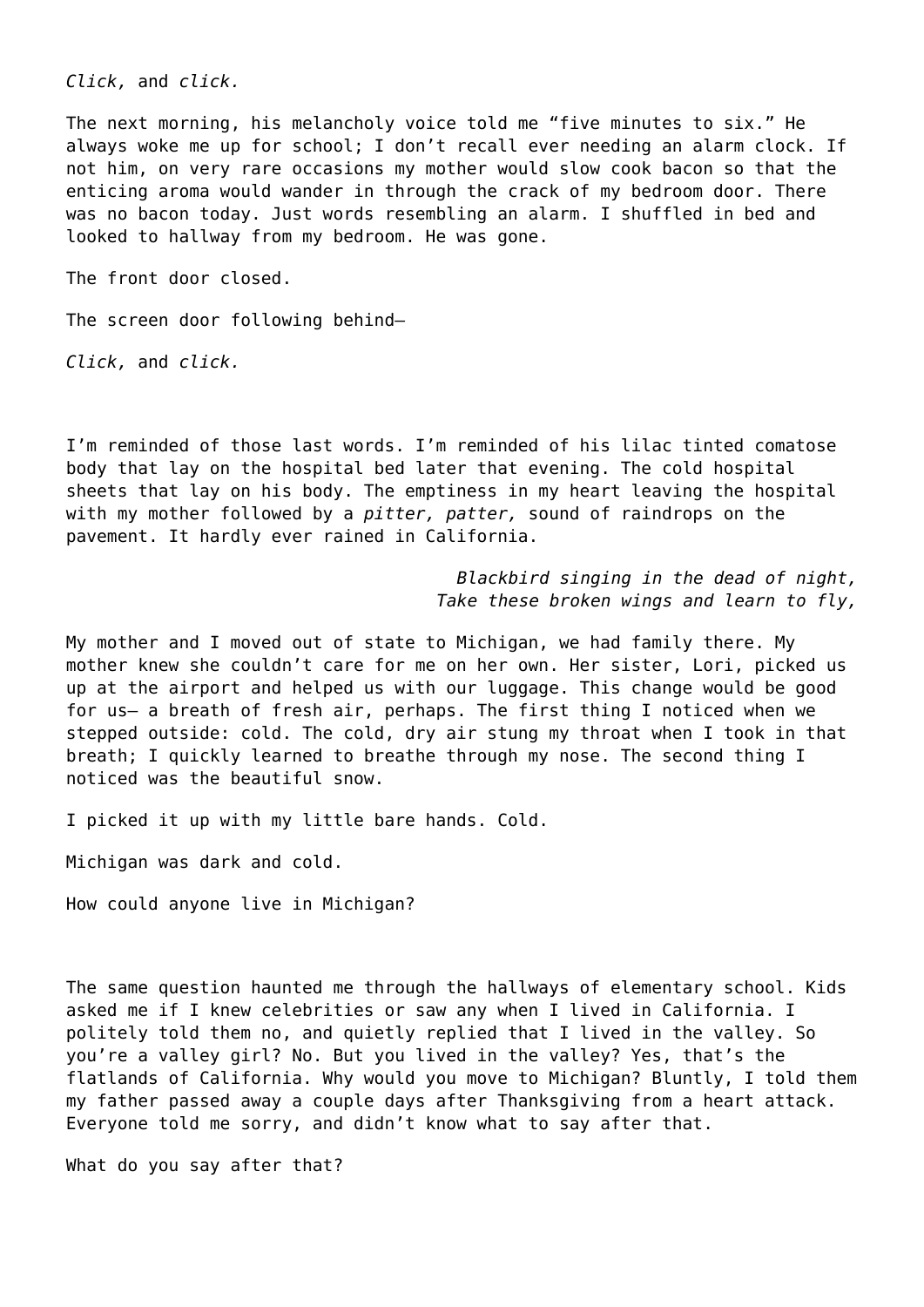

Brewer's Blackbirds are common year-round residents in much of western North America, often seen striding in open habitats and towns along sidewalk grounds and city parks with short forward jerks of their heads as well as chuckling in flocks atop shrubs, trees, and reeds. They are birds to be seen in the full sun; the males have a glossy, almost liquid combination of black, midnight blue, and metallic green, while females are a staid brown, without the male's bright eye or the female Red-winged Blackbird's streaks. They often adapt well to humans and the developments we bring. In the last century, they spread eastward from western Minnesota, taking advantage of agricultural fields, farmhouses, and towns. Mistakenly, Brewer's Blackbirds are sometimes shot, trapped, or poisoned around agricultural fields in an attempt to protect crops. Although they do eat grains, these species of blackbirds are quick to notice new food sources and have been credited with helping to curb outbreaks of insect pests.

The conservation status of this blackbird species is widespread and abundant. During the 20th century, the breeding range in summers expanded north to include most of southern and central Canada, the Great Plains, and eastward into the Great Lakes region. Outside of breeding season, Brewer's Blackbirds form mixed flocks with other species of blackbirds, including grackles, Redwinged Blackbirds, cowbirds, and starlings. Brewer's Blackbirds are monogamous and sometimes nest in small, loose colonies. They usually nest in trees, but may nest on the ground, in shrubs, or in tall grass. The female builds a bulky, open cup-nest of twigs, grass, weeds, and needles, lined with grass, rootlets, and hair. Mud or manure often holds the base together. Paired birds stop associating with each other after the nesting season ends, but typically reunite the next year if both birds return after winter.

As years passed, more questions arose, and my answers got more complex. My mother was suffering from bipolar disorder and manic depression. I didn't realize how bad it was until I saw the blue and white Hawaiian duffel bag my father bought for me at a Flea Market packed and placed at the doorstep of my friend's house. Topped with a letter in inked blue cursive—smudged with tears—signed with "I'll see you again someday OXOXO".

*Hugs and tisses, hugs and tisses.*

I was in late elementary school to early junior high at that time. I took the school bus to my friend's house on the weekdays because my mother didn't want me to be home alone while she was at work. She did a brief pedophile scan for our apartment complex on the internet. Found out that one lived in a building across the parking lot from us, she was absolutely appalled by the thought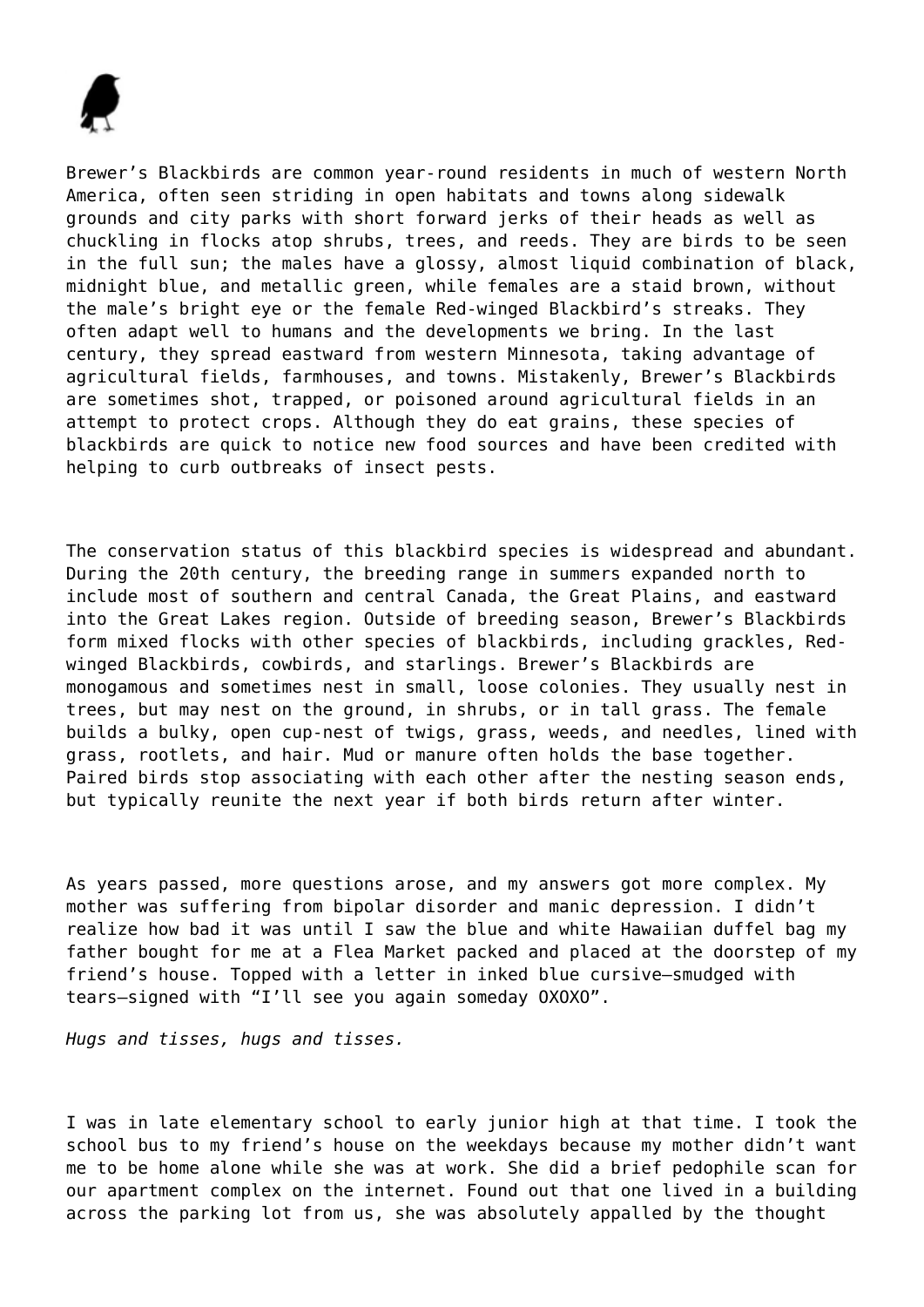that there could be a creep watching her little girl from his windows. So, she bought a pair of binoculars and we would sit behind our parakeet's birdcage stand, non-conspicuously watching him watch TV from our window to conclude he wasn't watching us.

I knew she was sad before seeing the ink puddles and tear stains. I would lie beside her in late afternoons, fitting my small body against hers and next to a nest full of pillows. I held her. I listened closely to her shallow breaths and matched them with my own.

I showed my friend the letter, she told me not to worry. How could anyone in their right mind not worry? She called her mom, who called my aunt, who both came rushing to my mother's apartment to find her shaking uncontrollably from an overdose.

My mother was delirious for days in the hospital; mumbling and jumbling utter nonsense. The only clear phrase she was able to make out was, *Get the phone* and *feed Tweety*. After a successful recovery from her overdose, my aunt and uncle got her checked in to a high end rehabilitation clinic. They told me it would make her better. She got counseling. Expressed her feelings through poems she wrote. Gave me a teddy bear sitting on the inside of a little white box, with roses, she hand-painted herself. She loved teddy bears. She had a collection containing nearly twenty of them placed on the windowsill of her bedroom. She gained an ounce of sanity each day— completed the program. Released, rehabilitated, and received a money wire of \$2000 dollars from friends in California. Asked me if I would ever want to go back, I declined. I remember hearing her shallow breathing against the phone when I gave her my final answer. We said nothing, and sat on the phone in silence. She made it there in record time, didn't sleep the whole way there. When my aunt and uncle took guardianship of me, I learned she went back to California to get back to her drug connections. Apparently her and my dad had been addicted to methamphetamine for years. They did it right under my nose and I had no idea.

However, there was a time I was cooking ramen noodles and looked in the cabinets for extra spices. Found a Ziploc bag with white powder resembling laundry detergent. Asked my mother what it was. She said nothing, with a hiss, snatched the bag and retreated to her bedroom. That was during the time we lived in California.

Filled with peace.

Filled with contentment.

Filled in a Ziploc bag containing crystal meth.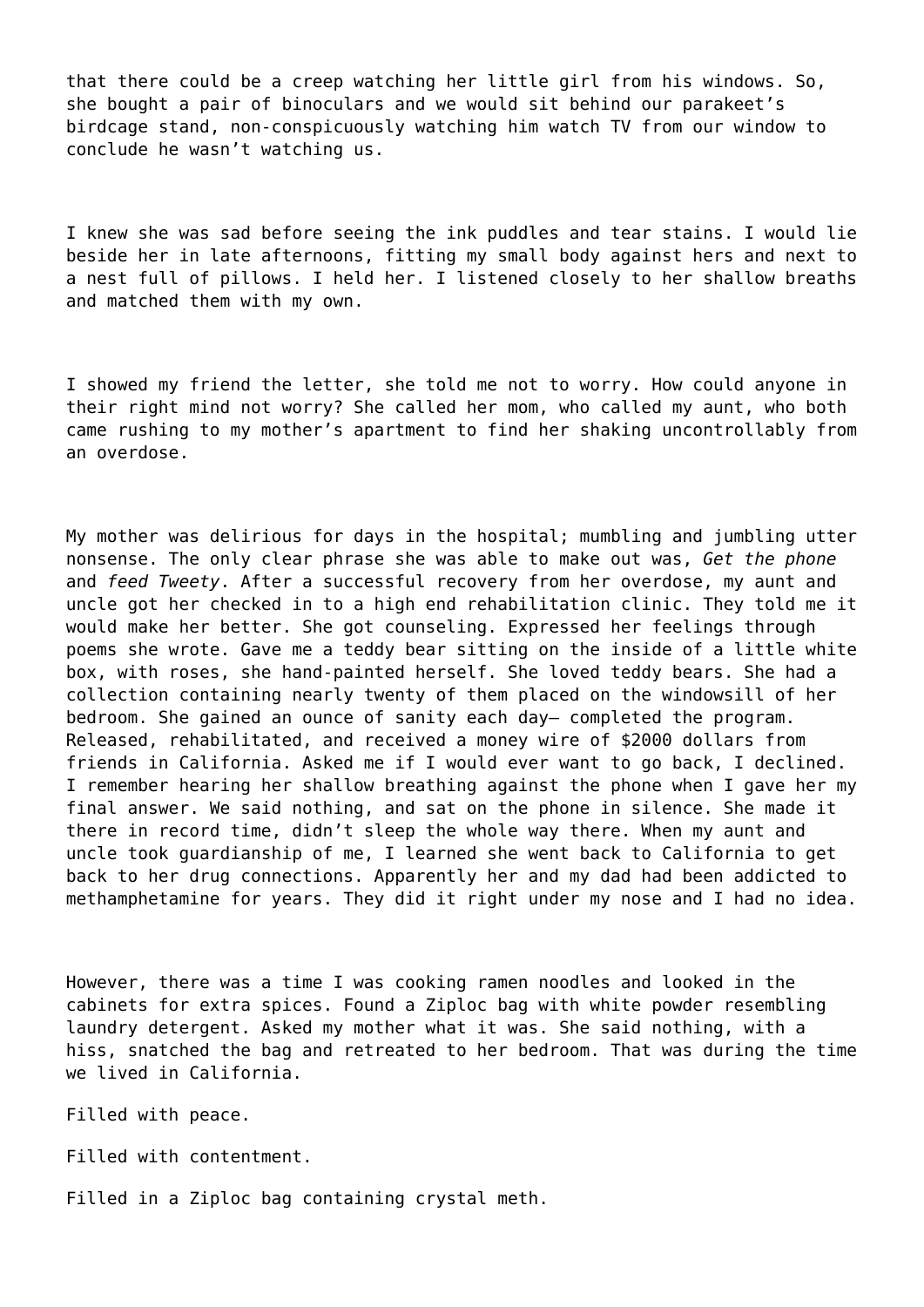In Michigan, in a vacant bedroom filled with teddy bears with their button eyes and opaque stares, in my mind where I began to create a vexing void.

The filter I had on the world was either black or white—there was no color. There was good, or there was bad. I saw everything in a black lens. I thought about death—I thought about it a lot. I thought about how cruel life was. It was hard to believe there were people out there who had it worse. My mindset was selfish, entirely, to think that I had the worse life imaginable.

But it wasn't bad.

It could have been worse.

I had memories. Crazy good memories of a hippie mother who danced with me to the Beatles, taught me how to grow wild flowers, caught lizards with me, braided my hair, and read Harry Potter to me every night. Who signed her letters with 'OXOXO' and said 'tisses' instead of 'kisses' just because it sounded cute. Who took me trick or treating every year and unloaded the pillow cases full of candy in the car so we could scheme for more on our next round. Who stopped on the side of the road every time she saw old furniture or antiques to restore so she could turn around and sell them at the Flea Market. The mother who looked at me fondly and gave me lip-sticked kisses on my forehead when she tucked me in at night.

I learned to forgive and never forget— forty-something missed long distance calls later. Those were the voice mails that killed me. I heard that regret aching in her voice over the answering machine. There were times she spoke slanderously over the speaker phone just to get my aunt's attention. Just to be heard. Sometimes she said nothing at all. She became homeless, afraid. Apologized for her words and proceeded to ask us for money— asked for the social security check I received from my dad's passing. She expressed her bipolar and manic moods for months, conspiring grandiose plan of actions to convince me to move back to California— no— I knew my life would be better in Michigan.

My aunt and uncle took guardianship of me sometime during the year of 2008. They had no idea where to start. Where do you start with a teenage girl that has a lot of emotional baggage? A good start was switching over to Hudsonville schools. I made friends there, not a lot, but people who understood what it was like to hurt— it was definitely a start. I learned how to become stronger emotionally with the love and support of my friends and family. I grew a strong friendship with a half Indian girl, we watched horror movies together, had horror movie marathons. Strangely, seeing death and fear on repeat made me less afraid of the concept. I began to embrace the fact I lost my father, the fact my mother was suffering from drug addiction alongside mental illness. Being friends with this girl made me realize I was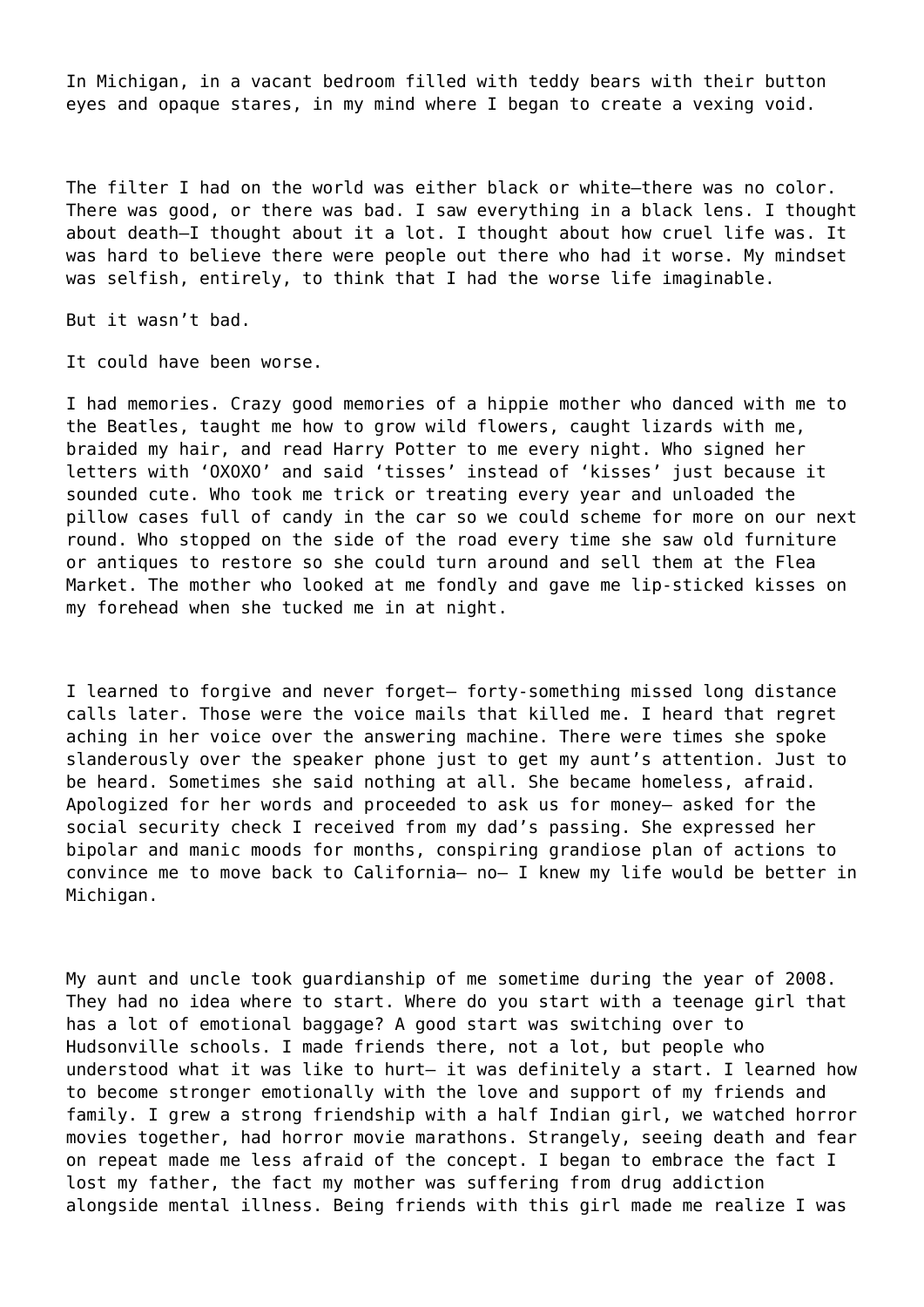not alone— her mother was addicted to pain killers and narcotics— left her in Michigan with her father and moved to Florida. This friend and I really understood where the other was coming from.



Cultural, spiritual, and symbolic representations of blackbirds obscurely suggest human transformation and the ability to remain grounded in the earth energies while walking a spiritual path. Blackbirds spend much of their time on the ground. Its locomotion includes walking, climbing and hopping forward and backwards. They forage for food in open spaces although cover is always nearby. When foraging in leaf litter under trees they sound like people walking.

When resting the blackbird is frequently seen stretching, legs extended back, wings in full extension, tail spread, and the head tilted to one side as if listening. The Blackbirds flights are low, short and undulating but fast and direct over open country. When blackbird flies into your life, awareness is heightened and change on a cellular level begins; connection with nature and the forces of creation increase. They move with determination and focus which can teach us how to acknowledge our potential and use it to its fullest.

Birds veiled in black do not give up their secrets easily— they love to watch us marvel over their messages. Blackbirds demand our commitment to learning their wisdom, and do not reveal their meanings unless they are convinced we've devoted ourselves completely to the path of understanding both dark and light sides of energy. This concept correlates to [lunar themes](http://www.whats-your-sign.com/symbolic-moon-facts.html) too; the symbolic meaning of blackbirds is eternally linked to the "dark vs light" phases of the moon. Nocturnal awareness— illumined lunar understanding which requires a different use of the senses.

Senses which can only be utilized when transformative devotion is made.

A commitment to higher knowing.

An acceptance of the void.

This is a fundamental concept of [alchemy](http://www.whats-your-sign.com/alchemy-symbols.html): Transition and Transformation. The bird is symbolic of higher ideals, and a higher path of knowing; the color black is symbolic of pure potential. Between the two, there is no limit to human transformation.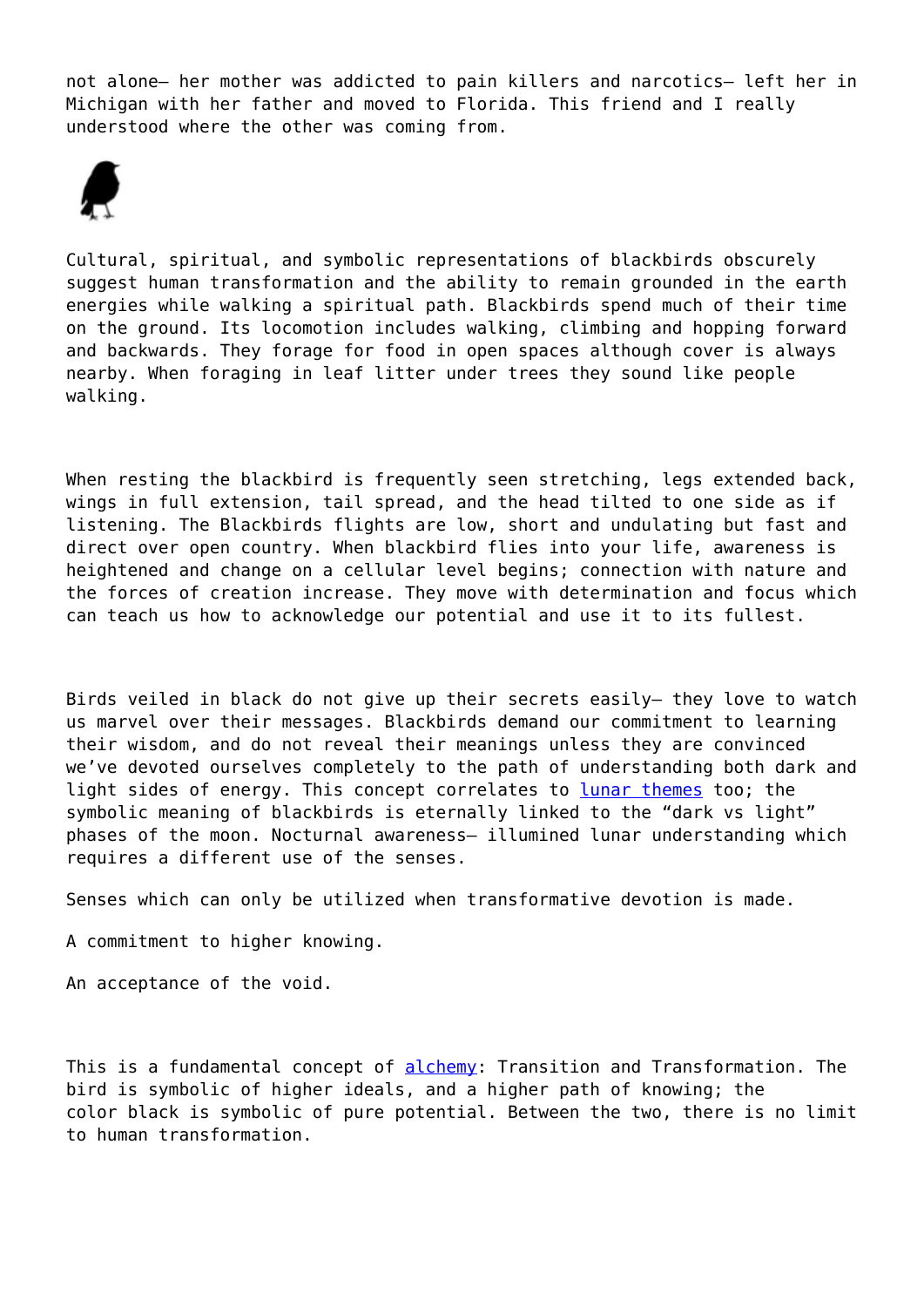

As we transitioned into our high school years, my self-esteem had started to improve drastically. I fully accepted the concept of death. I realized that the occurrences which had happened in my childhood made me a stronger person. I had been through a lot, and I really was doing great— until dating came in and out of my life. The *pitter, patter* of rain on heart-panes. Heartbreak. The feeling of that vexing void. The failed attempts of piecing together my self-esteem and learning how to love myself. I saw a counselor at school and joined a girls group. This group was led by a social worker named Tiffany in her early 30's. She took us to coffee shops, the beach, parks, and together we all did arts and crafts. Together we learned how to heal ourselves.

During my junior year of high school, my mother was diagnosed with breast cancer. It was sometime in July, my family and I stopped at a beach. It was muggy out that day. I knew something was wrong when she called and asked to put my aunt on the phone. I didn't hear the conversation, but I had a peculiar intuition.

Cancer.

Sickness.

Disease.

I opened the car door and sat on an old wooden fence for a while. I watched as some blackbirds playing in a puddle.

*Pitter, patter.*

*When I was a little girl, I saw a destitute blackbird on sidewalk streets. He peered up with his glassy black eyes and took two hops toward me, pecked at non-existent crumbs on the ground, and turned his head in bewilderment. He had one leg he balanced well on, though he was rather clumsy when scattering beneath people's feet. My father told me not to help the blackbird because it was sick with disease.*

My aunt and I visited her in California shortly after we found out. I remembered seeing the dried golden grass from the airplane window—

I felt at home again.

My mother welcomed us into a small home her and her boyfriend were renting together. They met when they were homeless, helped each other get back on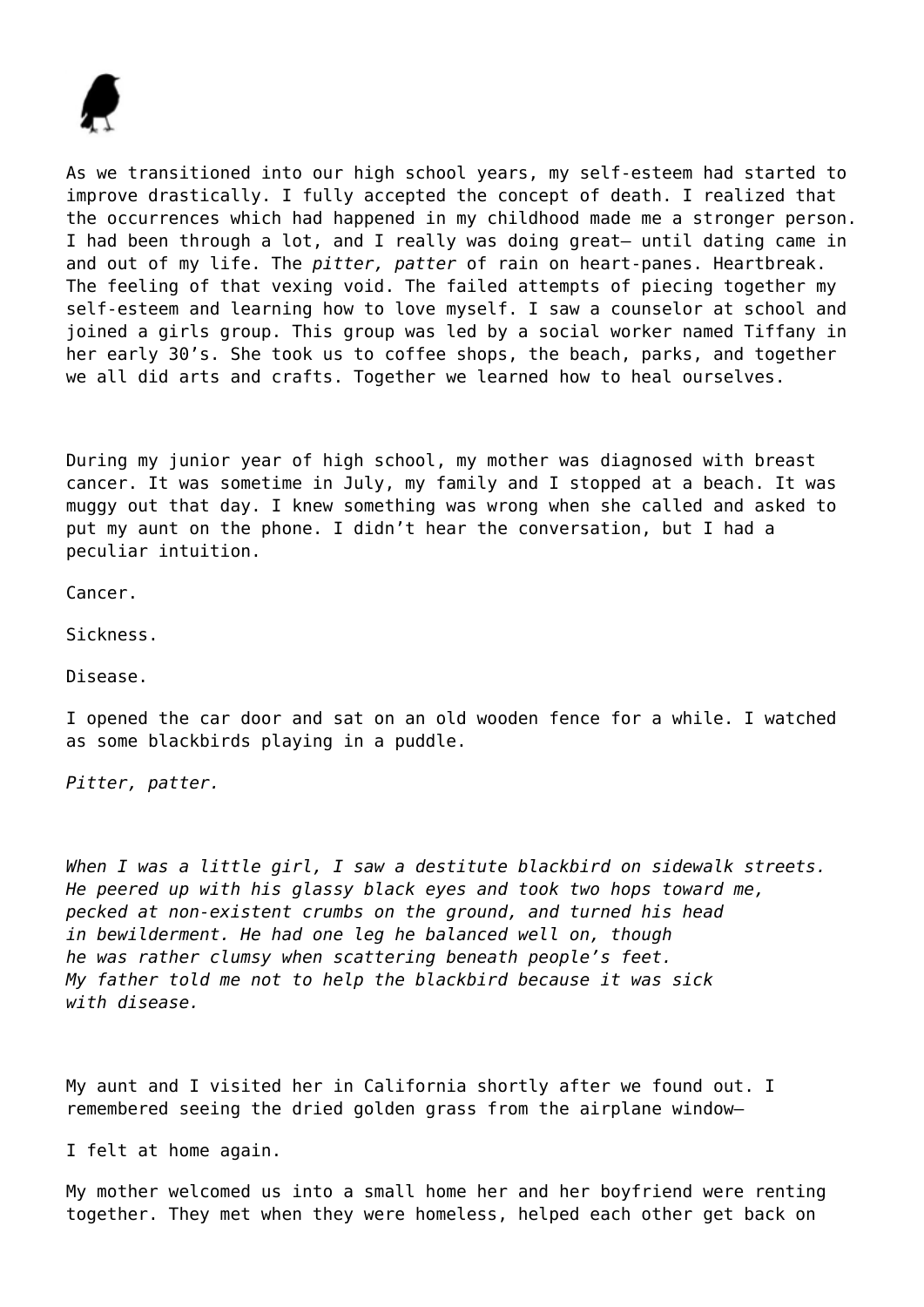their feet. His name was Roger, and I found him to be a kind soul. He fought in Nam. He was Cherokee. He had a marijuana plant named Matilda. He was taking good care of my mother, and I thanked him for that.

Old wooden floorboards.

Filled with recycled furniture and décor.

No antique record player.

But there were those bugs—

She gave me a John Lennon Discography set. In a mint condition tin printed with pop art of John Lennon's face. Red, Orange, Blue, Green— Color. Four CD's— I immediately recognized 'Imagine'. This was a song we always listened to together when we drove around looking at Christmas lights.

Filled with peace, filled with contentment.

*All your life, You were only waiting for this moment to arise. Blackbird singing in the dead of night,*

I visited her in California for a second time with my aunt, months later last minute notice. My aunt received a call from the hospital she was in, she had pneumonia, her organs were slowly shutting down, and chemotherapy wasn't enough. She had cirrhosis of the liver caused from Hepatitis C.

I knew this would be the last time I saw her.

She lay on the hospital bed. Skinny. Tubes sticking into her arms. Needles pricking into veins. I cringed. I sat beside her and ran my fingers through her wavy blond hair. She looked up to me with those adoring blue eyes, breathing through an oxygen mask. She couldn't talk, but I understood what she was saying. With a bit of strength, she lifted her arms, kept them a few inches in the air for a few seconds, and slammed them back down to the hospital bed. Raised her eyebrows with sass— *get me the hell out of her*e*.*

I laughed, and knew she was too. Her facial features rose with expression.

During that few day visit, I refused to cry in front of her. I wanted her to cherish her last few moments she had with me and her sister, to be filled with joy rather than remorse. Leaving her intensive care unit in the hospital was the hardest thing I ever had to do. The door shut behind me—

*Click,* and *click.*

And I was gone.